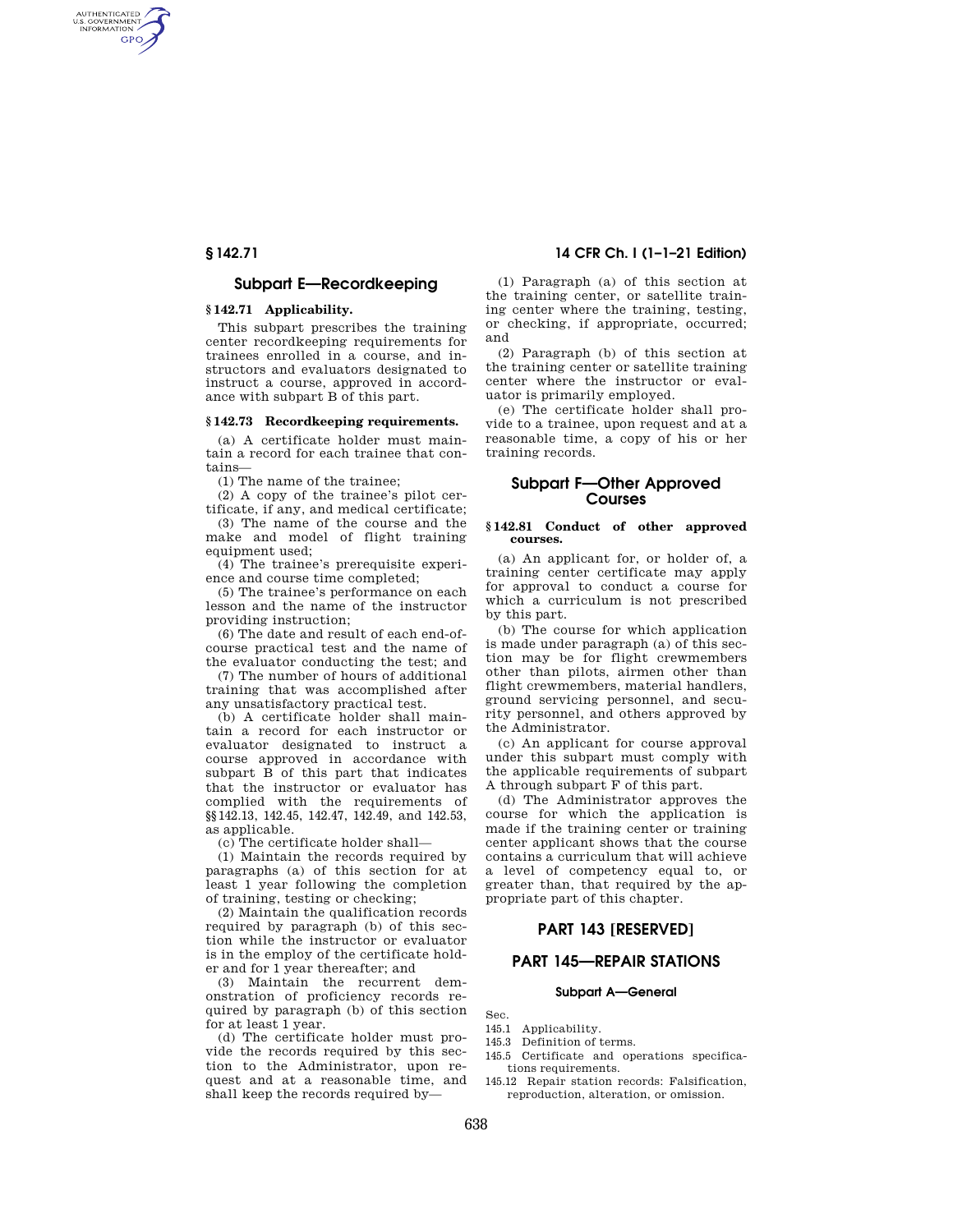### **Subpart B—Certification**

- 145.51 Application for certificate.
- 145.53 Issue of certificate.
- 145.55 Duration and renewal of certificate.
- 145.57 Amendment to or transfer of certificate.
- 145.59 Ratings.
- 145.61 Limited ratings.

# **Subpart C—Housing, Facilities, Equipment, Materials, and Data**

- 145.101 General.
- 145.103 Housing and facilities requirements.
- 145.105 Change of location, housing, or facilities.
- 145.107 Satellite repair stations.
- 145.109 Equipment, materials, and data requirements.

#### **Subpart D—Personnel**

- 145.151 Personnel requirements.
- 145.153 Supervisory personnel requirements.
- 145.155 Inspection personnel requirements.
- 145.157 Personnel authorized to approve an article for return to service.
- 145.159 Recommendation of a person for certification as a repairman.
- 145.160 Employment of former FAA employees.
- 145.161 Records of management, supervisory, and inspection personnel.
- 145.163 Training requirements.
- 145.165 Hazardous materials training.

#### **Subpart E—Operating Rules**

- 145.201 Privileges and limitations of certificate.
- 145.203 Work performed at another location.
- 145.205 Maintenance, preventive maintenance, and alterations performed for certificate holders under parts 121, 125, and 135, and for foreign air carriers or foreign persons operating a U.S.-registered aircraft in common carriage under part 129.
- 145.206 Notification of hazardous materials authorizations.
- 145.207 Repair station manual.
- 145.209 Repair station manual contents.
- 145.211 Quality control system.
- 145.213 Inspection of maintenance, preventive maintenance, or alterations.
- 145.215 Capability list.
- 145.217 Contract maintenance.
- 145.219 Recordkeeping.
- 145.221 Service difficulty reports.
- 145.223 FAA inspections.

AUTHORITY: 49 U.S.C. 106(g), 40113, 44701– 44702, 44707, 44709, 44717.

# **Subpart A—General**

SOURCE: Docket No. FAA–1999–5836, 66 FR 41117, Aug. 6, 2001, unless otherwise noted.

#### **§ 145.1 Applicability.**

This part describes how to obtain a repair station certificate. This part also contains the rules a certificated repair station must follow related to its performance of maintenance, preventive maintenance, or alterations of an aircraft, airframe, aircraft engine, propeller, appliance, or component part to which part 43 applies. It also applies to any person who holds, or is required to hold, a repair station certificate issued under this part.

# **§ 145.3 Definition of terms.**

For the purposes of this part, the following definitions apply:

(a) *Accountable manager* means the person designated by the certificated repair station who is responsible for and has the authority over all repair station operations that are conducted under part 145, including ensuring that repair station personnel follow the regulations and serving as the primary contact with the FAA.

(b) *Article* means an aircraft, airframe, aircraft engine, propeller, appliance, or component part.

(c) *Directly in charge* means having the responsibility for the work of a certificated repair station that performs maintenance, preventive maintenance, alterations, or other functions affecting aircraft airworthiness. A person directly in charge does not need to physically observe and direct each worker constantly but must be available for consultation on matters requiring instruction or decision from higher authority.

(d) *Line maintenance means*—

(1) Any unscheduled maintenance resulting from unforeseen events; or

(2) Scheduled checks that contain servicing and/or inspections that do not require specialized training, equipment, or facilities.

## **§ 145.5 Certificate and operations specifications requirements.**

(a) No person may operate as a certificated repair station without, or in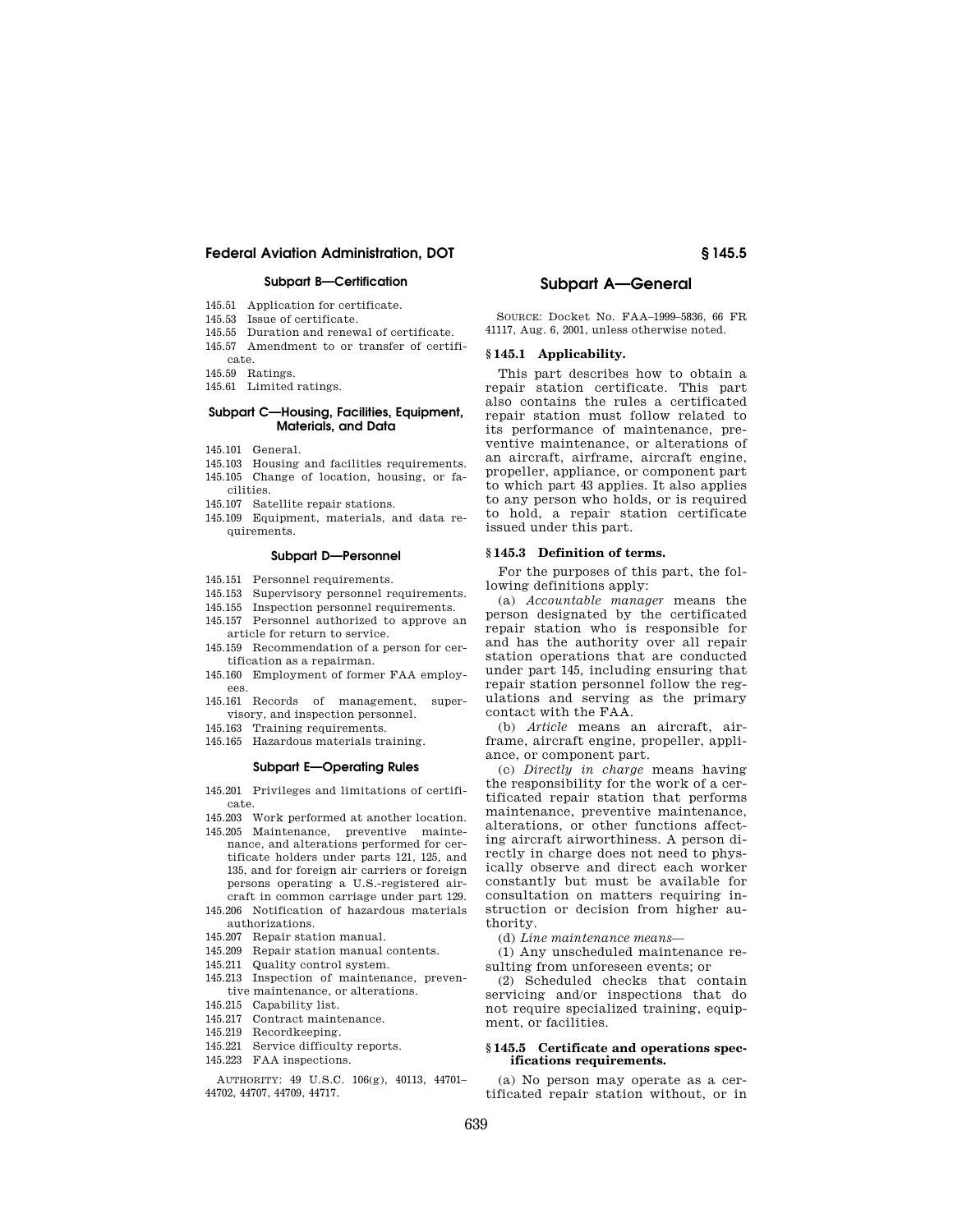violation of, a repair station certificate, ratings, or operations specifications issued under this part.

(b) The certificate and operations specifications issued to a certificated repair station must be available on the premises for inspection by the public and the FAA.

#### **§ 145.12 Repair station records: Falsification, reproduction, alteration, or omission.**

(a) No person may make or cause to be made:

(1) Any fraudulent or intentionally false entry in:

(i) Any application for a repair station certificate or rating (including in any document used in support of that application); or

(ii) Any record or report that is made, kept, or used to show compliance with any requirement under this part;

(2) Any reproduction, for fraudulent purpose, of any application (including any document used in support of that application), record, or report under this part; or

(3) Any alteration, for fraudulent purpose, of any application (including any document used in support of that application), record, or report under this part.

(b) No person may, by omission, knowingly conceal or cause to be concealed, a material fact in:

(1) Any application for a repair station certificate or rating (including in any document used in support of that application); or

(2) Any record or report that is made, kept, or used to show compliance with any requirement under this part.

(c) The commission by any person of an act prohibited under paragraphs (a) or (b) of this section is a basis for any one or any combination of the following:

(1) Suspending or revoking the repair station certificate and any certificate, approval, or authorization issued by the FAA and held by that person.

(2) A civil penalty.

(3) The denial of an application under this part.

[Doc. No. FAA–2006–26408, 79 FR 46984, Aug. 12, 2014]

# **§ 145.12 14 CFR Ch. I (1–1–21 Edition)**

# **Subpart B—Certification**

SOURCE: Docket No. FAA–1999–5836, 66 FR 41117, Aug. 6, 2001, unless otherwise noted.

## **§ 145.51 Application for certificate.**

(a) An application for a repair station certificate and rating must be made in a format acceptable to the FAA and must include the following:

(1) A repair station manual acceptable to the FAA as required by §145.207;

(2) A quality control manual acceptable to the FAA as required by §145.211(c);

(3) A list by type, make, or model, as appropriate, of each article for which the application is made;

(4) An organizational chart of the repair station and the names and titles of managing and supervisory personnel;

(5) A description of the housing and facilities, including the physical address, in accordance with §145.103;

(6) A list of the maintenance functions, for approval by the FAA, to be performed for the repair station under contract by another person in accordance with §145.217; and

(7) A training program for approval by the FAA in accordance with §145.163.

(b) The equipment, personnel, technical data, and housing and facilities required for the certificate and rating, or for an additional rating, must be in place for inspection at the time of certification or rating approval by the FAA. However, the requirement to have the equipment in place at the time of initial certification or rating approval may be met if the applicant has a contract acceptable to the FAA with another person to make the equipment available to the repair station at any time it is necessary when the relevant work is being performed.

(c) In addition to meeting the other applicable requirements for a repair station certificate and rating, an applicant for a repair station certificate and rating located outside the United States must meet the following requirements:

(1) The applicant must show that the repair station certificate and/or rating is necessary for maintaining or altering the following: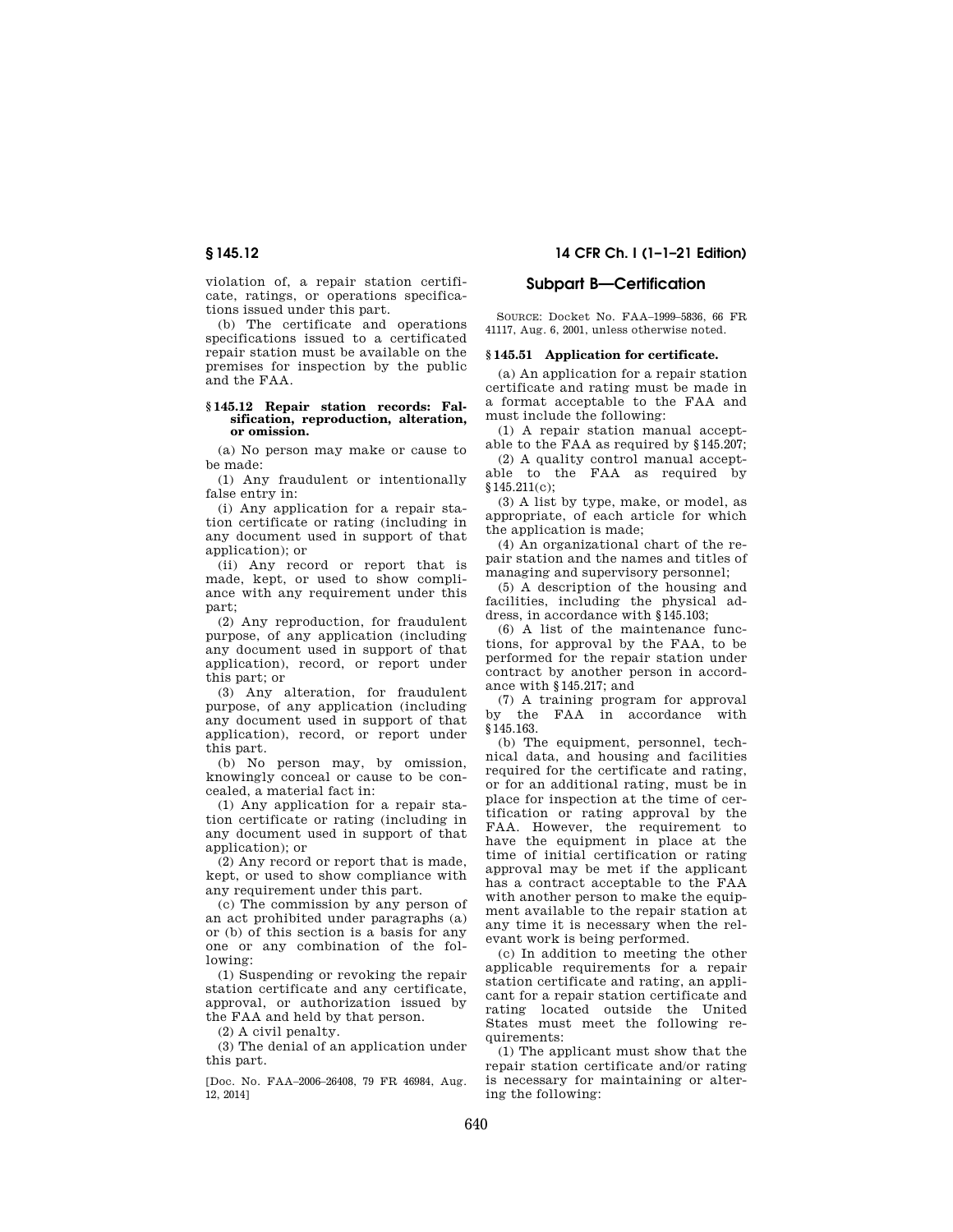(i) U.S.-registered aircraft and articles for use on U.S.-registered aircraft, or

(ii) Foreign-registered aircraft operated under the provisions of part 121 or part 135, and articles for use on these aircraft.

(2) The applicant must show that the fee prescribed by the FAA has been paid.

(d) An application for an additional rating, amended repair station certificate, or renewal of a repair station certificate must be made in a format acceptable to the FAA. The application must include only that information necessary to substantiate the change or renewal of the certificate.

(e) The FAA may deny an application for a repair station certificate if the FAA finds that:

(1) The applicant holds a repair station certificate in the process of being revoked, or previously held a repair station certificate that was revoked;

(2) The applicant intends to fill or fills a management position with an individual who exercised control over or who held the same or a similar position with a certificate holder whose repair station certificate was revoked, or is in the process of being revoked, and that individual materially contributed to the circumstances causing the revocation or causing the revocation process; or

(3) An individual who will have control over or substantial ownership interest in the applicant had the same or similar control or interest in a certificate holder whose repair station certificate was revoked, or is in the process of being revoked, and that individual materially contributed to the circumstances causing the revocation or causing the revocation process.

(f) If the FAA revokes a repair station certificate, an individual described in paragraphs (e)(2) and (3) of this section is subject to an order under the procedures set forth in 14 CFR 13.20, finding that the individual materially contributed to the circumstances causing the revocation or causing the revocation process.

[Doc. No. FAA–1999–5836, 66 FR 41117, Aug. 6, 2001, as amended by Amdt. 145–30, 79 FR 46984, Aug. 12, 2014]

# **§ 145.53 Issue of certificate.**

(a) Except as provided in §145.51(e) or paragraph (b), (c), or (d) of this section, a person who meets the requirements of subparts A through E of this part is entitled to a repair station certificate with appropriate ratings prescribing such operations specifications and limitations as are necessary in the interest of safety.

(b) If the person is located in a country with which the United States has a bilateral aviation safety agreement, the FAA may find that the person meets the requirements of this part based on a certification from the civil aviation authority of that country. This certification must be made in accordance with implementation procedures signed by the Administrator or the Administrator's designee.

(c) Before a repair station certificate can be issued for a repair station that is located within the United States, the applicant shall certify in writing that all ''hazmat employees'' (see 49 CFR 171.8) for the repair station, its contractors, or subcontractors are trained as required in 49 CFR part 172 subpart H.

(d) Before a repair station certificate can be issued for a repair station that is located outside the United States, the applicant shall certify in writing that all employees for the repair station, its contractors, or subcontractors performing a job function concerning the transport of dangerous goods (hazardous material) are trained as outlined in the most current edition of the International Civil Aviation Organization Technical Instructions for the Safe Transport of Dangerous Goods by Air.

[Doc. No. FAA–2003–15085, 70 FR 58831, Oct. 7, 2005, as amended by Amdt. 145–30, 79 FR 46984, Aug. 12, 2014]

### **§ 145.55 Duration and renewal of certificate.**

(a) A certificate or rating issued to a repair station located in the United States is effective from the date of issue until the repair station surrenders the certificate and the FAA accepts it for cancellation, or the FAA suspends or revokes it.

(b) A certificate or rating issued to a repair station located outside the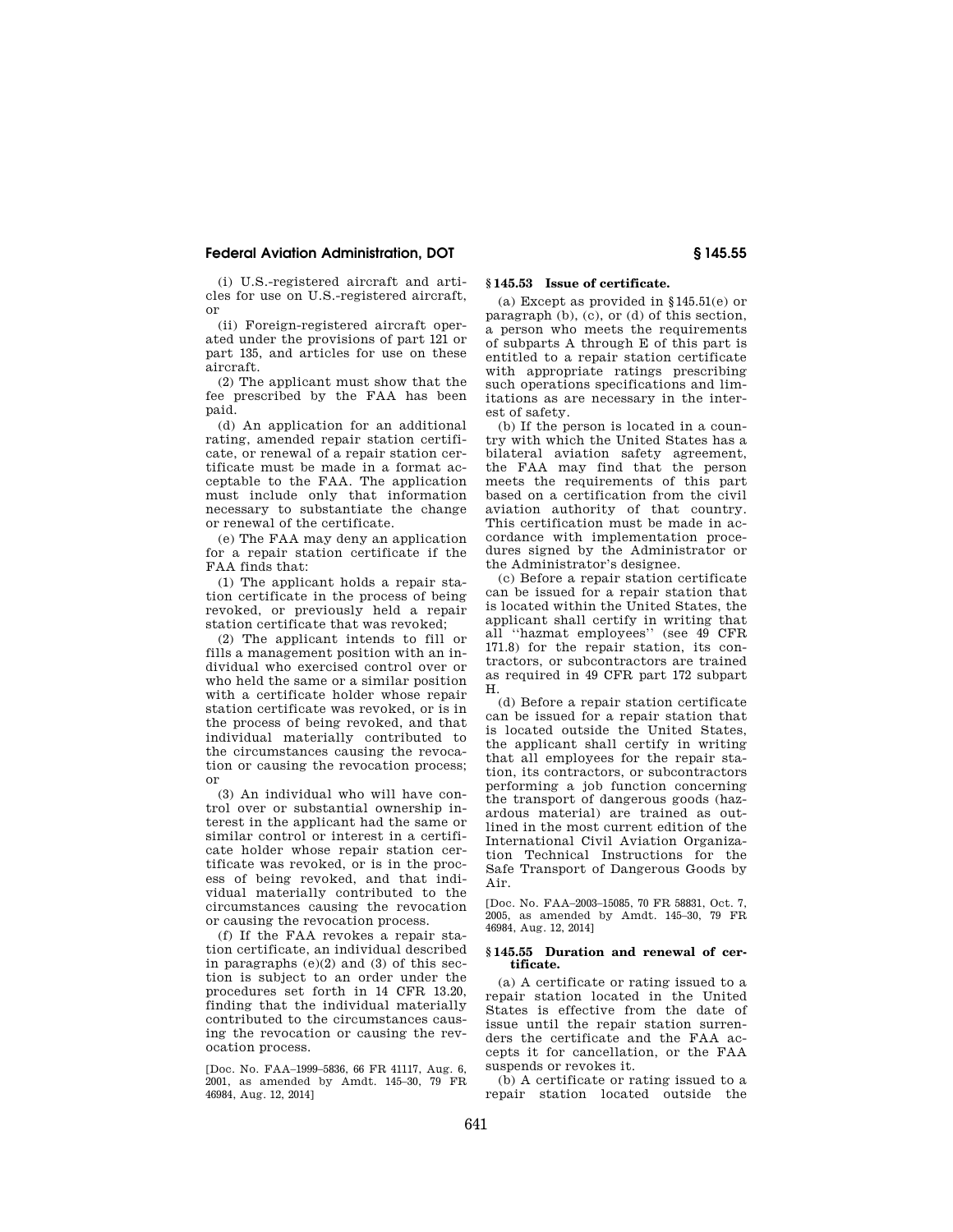# **§ 145.57 14 CFR Ch. I (1–1–21 Edition)**

United States is effective from the date of issue until the last day of the 12th month after the date of issue unless the repair station surrenders the certificate and the FAA accepts it for cancellation, or the FAA suspends or revokes it. The FAA may renew the certificate or rating for 24 months if the repair station has operated in compliance with the applicable requirements of part 145 within the preceding certificate duration period.

(c) A certificated repair station located outside the United States that applies for a renewal of its repair station certificate must—

(1) Submit its request for renewal no later than 30 days before the repair station's current certificate expires. If a request for renewal is not made within this period, the repair station must follow the application procedures in §145.51.

(2) Send its request for renewal to the FAA office that has jurisdiction over the certificated repair station.

(3) Show that the fee prescribed by the FAA has been paid.

(d) The holder of an expired, surrendered, suspended, or revoked certificate must return it to the FAA.

[Doc. No. FAA–1999–5836, 66 FR 41117, Aug. 6, 2001, as amended by Amdt. 145–30, 79 FR 46984, Aug. 12, 2014]

### **§ 145.57 Amendment to or transfer of certificate.**

(a) A repair station certificate holder applying for a change to its certificate must submit a request in a format acceptable to the Administrator. A change to the certificate must include certification in compliance with §145.53(c) or (d), if not previously submitted. A certificate change is necessary if the certificate holder—

(1) Changes the name or location of the repair station, or

(2) Requests to add or amend a rating.

(b) If the holder of a repair station certificate sells or transfers its assets and the new owner chooses to operate as a repair station, the new owner must apply for an amended or new certificate in accordance with §145.51.

[Doc. No. FAA–2006–26408, 79 FR 46984, Aug. 12, 2014]

# **§ 145.59 Ratings.**

The following ratings are issued under this subpart:

(a) *Airframe ratings.* (1) *Class 1:* Composite construction of small aircraft.

(2) *Class 2:* Composite construction of large aircraft.

(3) *Class 3:* All-metal construction of small aircraft.

(4) *Class 4:* All-metal construction of large aircraft.

(b) *Powerplant ratings.* (1) *Class 1:* Reciprocating engines of 400 horsepower or less.

(2) *Class 2:* Reciprocating engines of more than 400 horsepower.

(3) *Class 3:* Turbine engines.

(c) *Propeller ratings.* (1) *Class 1:* Fixedpitch and ground-adjustable propellers of wood, metal, or composite construction.

(2) *Class 2:* Other propellers, by make.

(d) *Radio ratings.* (1) *Class 1:* Communication equipment. Radio transmitting and/or receiving equipment used in an aircraft to send or receive communications in flight, regardless of carrier frequency or type of modulation used. This equipment includes auxiliary and related aircraft interphone systems, amplifier systems, electrical or electronic intercrew signaling devices, and similar equipment. This equipment does not include equipment used for navigating or aiding navigation of aircraft, equipment used for measuring altitude or terrain clearance, other<br>measuring equipment operated on equipment operated on radio or radar principles, or mechanical, electrical, gyroscopic, or electronic instruments that are a part of communications radio equipment.

(2) *Class 2:* Navigational equipment. A radio system used in an aircraft for en route or approach navigation. This does not include equipment operated on radar or pulsed radio frequency principles, or equipment used for measuring altitude or terrain clearance.

(3) *Class 3:* Radar equipment. An aircraft electronic system operated on radar or pulsed radio frequency principles.

(e) *Instrument ratings.* (1) *Class 1:* Mechanical. A diaphragm, bourdon tube, aneroid, optical, or mechanically driven centrifugal instrument used on aircraft or to operate aircraft, including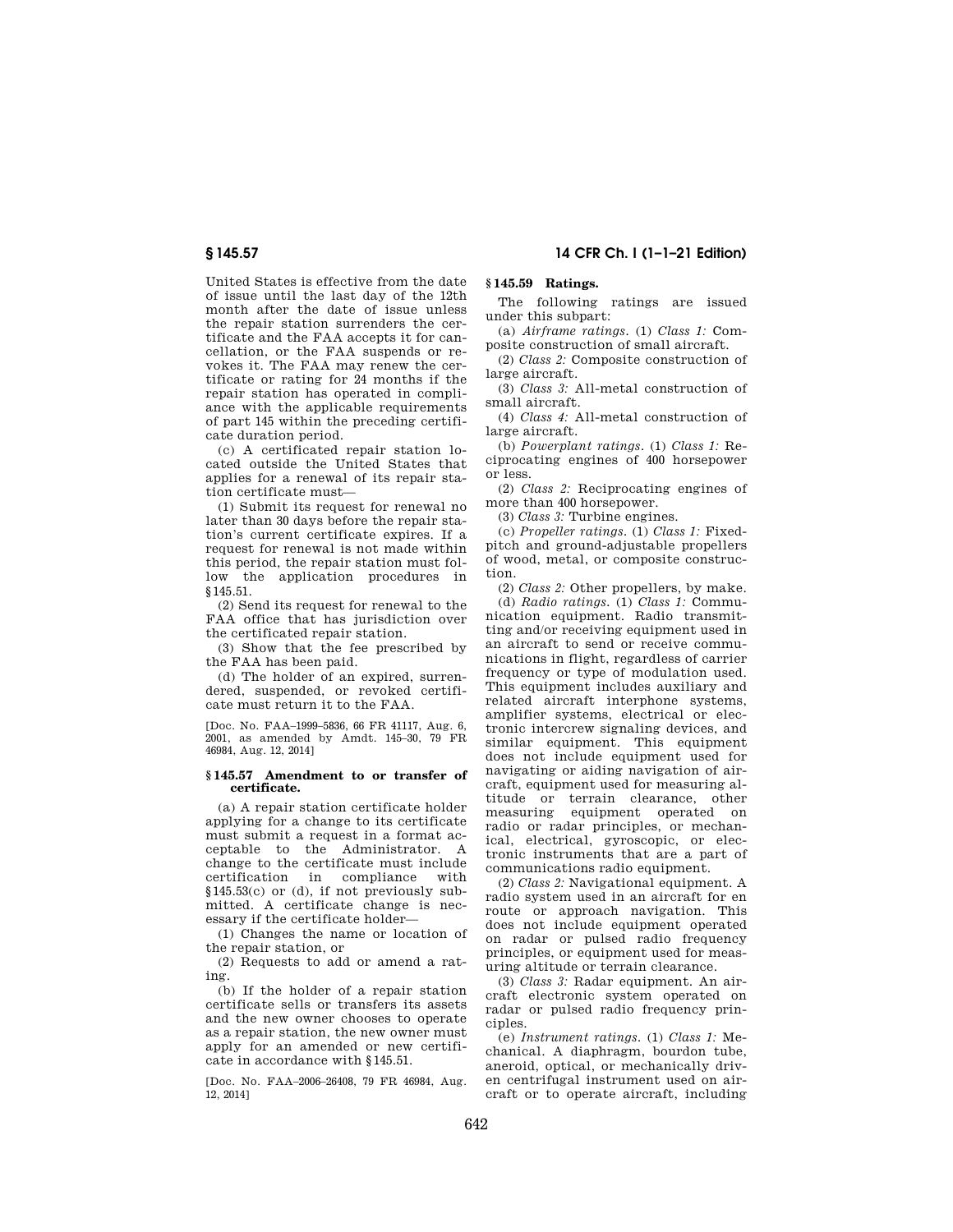tachometers, airspeed indicators, pressure gauges drift sights, magnetic com-

passes, altimeters, or similar mechanical instruments. (2) *Class 2:* Electrical. Self-synchronous and electrical-indicating in-

struments and systems, including remote indicating instruments, cylinder head temperature gauges, or similar electrical instruments.

(3) *Class 3:* Gyroscopic. An instrument or system using gyroscopic principles and motivated by air pressure or electrical energy, including automatic pilot control units, turn and bank indicators, directional gyros, and their parts, and flux gate and gyrosyn compasses.

(4) *Class 4:* Electronic. An instrument whose operation depends on electron tubes, transistors, or similar devices, including capacitance type quantity gauges, system amplifiers, and engine analyzers.

(f) *Accessory ratings.* (1) *Class 1:* A mechanical accessory that depends on friction, hydraulics, mechanical linkage, or pneumatic pressure for operation, including aircraft wheel brakes, mechanically driven pumps, carburetors, aircraft wheel assemblies, shock absorber struts and hydraulic servo units.

(2) *Class 2:* An electrical accessory that depends on electrical energy for its operation, and a generator, including starters, voltage regulators, electric motors, electrically driven fuel pumps magnetos, or similar electrical accessories.

(3) *Class 3:* An electronic accessory that depends on the use of an electron tube transistor, or similar device, including supercharger, temperature, air conditioning controls, or similar electronic controls.

### **§ 145.61 Limited ratings.**

(a) The FAA may issue a limited rating to a certificated repair station that maintains or alters only a particular type of airframe, powerplant, propeller, radio, instrument, or accessory, or part thereof, or performs only specialized maintenance requiring equipment and skills not ordinarily performed under other repair station ratings. Such a rating may be limited to a specific model aircraft, engine, or constituent part, or to any number of parts made by a particular manufacturer.

(b) The FAA issues limited ratings for—

(1) Airframes of a particular make and model;

(2) Engines of a particular make and model;

(3) Propellers of a particular make and model;

(4) Instruments of a particular make and model;

(5) Radio equipment of a particular make and model;

(6) Accessories of a particular make and model;

(7) Landing gear components;

(8) Floats, by make;

(9) Nondestructive inspection, testing, and processing;

(10) Emergency equipment;

(11) Rotor blades, by make and model;

(12) Aircraft fabric work;

(13) Any other purpose for which the FAA finds the applicant's request is appropriate.

(c) For a limited rating for specialized services, the operations specifications of the repair station must contain the specification used to perform the specialized service. The specification may be—

(1) A civil or military specification currently used by industry and approved by the FAA, or

(2) A specification developed by the applicant and approved by the FAA.

[Docket No. FAA–1999–5836, 66 FR 41117, Aug. 6, 2001, as amended by Docket FAA–2016–8744, Amdt. 145–31, 81 FR 49163, July 27, 2016]

# **Subpart C—Housing, Facilities, Equipment, Materials, and Data**

SOURCE: Docket No. FAA–1999–5836, 66 FR 41117, Aug. 6, 2001, unless otherwise noted.

# **§ 145.101 General.**

A certificated repair station must provide housing, facilities, equipment, materials, and data that meet the applicable requirements for the issuance of the certificate and ratings the repair station holds.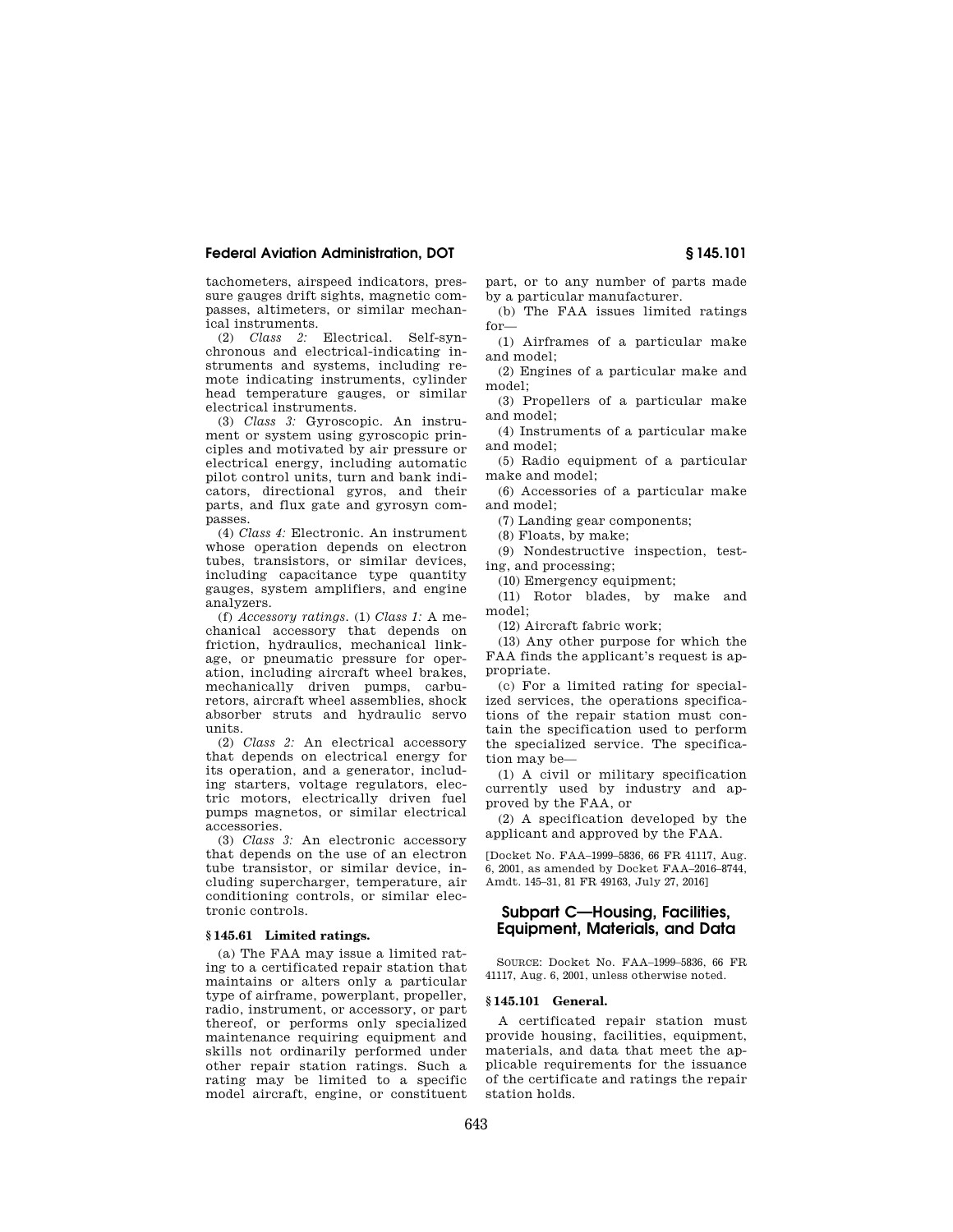## **§ 145.103 Housing and facilities requirements.**

(a) Each certificated repair station must provide—

(1) Housing for the facilities, equipment, materials, and personnel consistent with its ratings and limitations.

(2) Facilities for properly performing the maintenance, preventive maintenance, or alterations of articles or the specialized service for which it is rated. Facilities must include the following:

(i) Sufficient work space and areas for the proper segregation and protection of articles during all maintenance, preventive maintenance, or alterations.

(ii) Segregated work areas enabling environmentally hazardous or sensitive operations such as painting, cleaning, welding, avionics work, electronic work, and machining to be done properly and in a manner that does not adversely affect other maintenance or alteration articles or activities;

(iii) Suitable racks, hoists, trays, stands, and other segregation means for the storage and protection of all articles undergoing maintenance, preventive maintenance, or alterations, and;

(iv) Space sufficient to segregate articles and materials stocked for installation from those articles undergoing maintenance, preventive maintenance, or alterations to the standards required by this part.

(v) Ventilation, lighting, and control of temperature, humidity, and other climatic conditions sufficient to ensure personnel perform maintenance, preventive maintenance, or alterations to the standards required by this part.

(b) A certificated repair station may<br>erform maintenance, preventive perform maintenance, maintenance, or alterations on articles outside of its housing if it provides suitable facilities that are acceptable to the FAA and meet the requirements of §145.103(a) so that the work can be done in accordance with the requirements of part 43 of this chapter.

[Docket FAA–2016–8744, Amdt. 145–31, 81 FR 49163, July 27, 2016]

# **§ 145.105 Change of location, housing, or facilities.**

(a) A certificated repair station may not change the location of its housing

**§ 145.103 14 CFR Ch. I (1–1–21 Edition)** 

without written approval from the FAA.

(b) A certificated repair station may not make any changes to its housing or facilities required by §145.103 that could have a significant effect on its ability to perform the maintenance, preventive maintenance, or alterations under its repair station certificate and operations specifications without written approval from the FAA.

(c) The FAA may prescribe the conditions, including any limitations, under which a certificated repair station must operate while it is changing its location, housing, or facilities.

### **§ 145.107 Satellite repair stations.**

(a) A certificated repair station under the managerial control of another certificated repair station may operate as a satellite repair station with its own certificate issued by the FAA. A satellite repair station—

(1) May not hold a rating not held by the certificated repair station with managerial control;

(2) Must meet the requirements for each rating it holds;

(3) Must submit a repair station manual acceptable to the FAA as required by §145.207; and

(4) Must submit a quality control manual acceptable to the FAA as required by §145.211(c).

(b) Unless the FAA indicates otherwise, personnel and equipment from the certificated repair station with managerial control and from each of the satellite repair stations may be shared. However, inspection personnel must be designated for each satellite repair station and available at the satellite repair station any time a determination of airworthiness or return to service is made. In other circumstances, inspection personnel may be away from the premises but must be available by telephone, radio, or other electronic means.

(c) A satellite repair station may not be located in a country other than the domicile country of the certificated repair station with managerial control.

#### **§ 145.109 Equipment, materials, and data requirements.**

(a) Except as otherwise prescribed by the FAA, a certificated repair station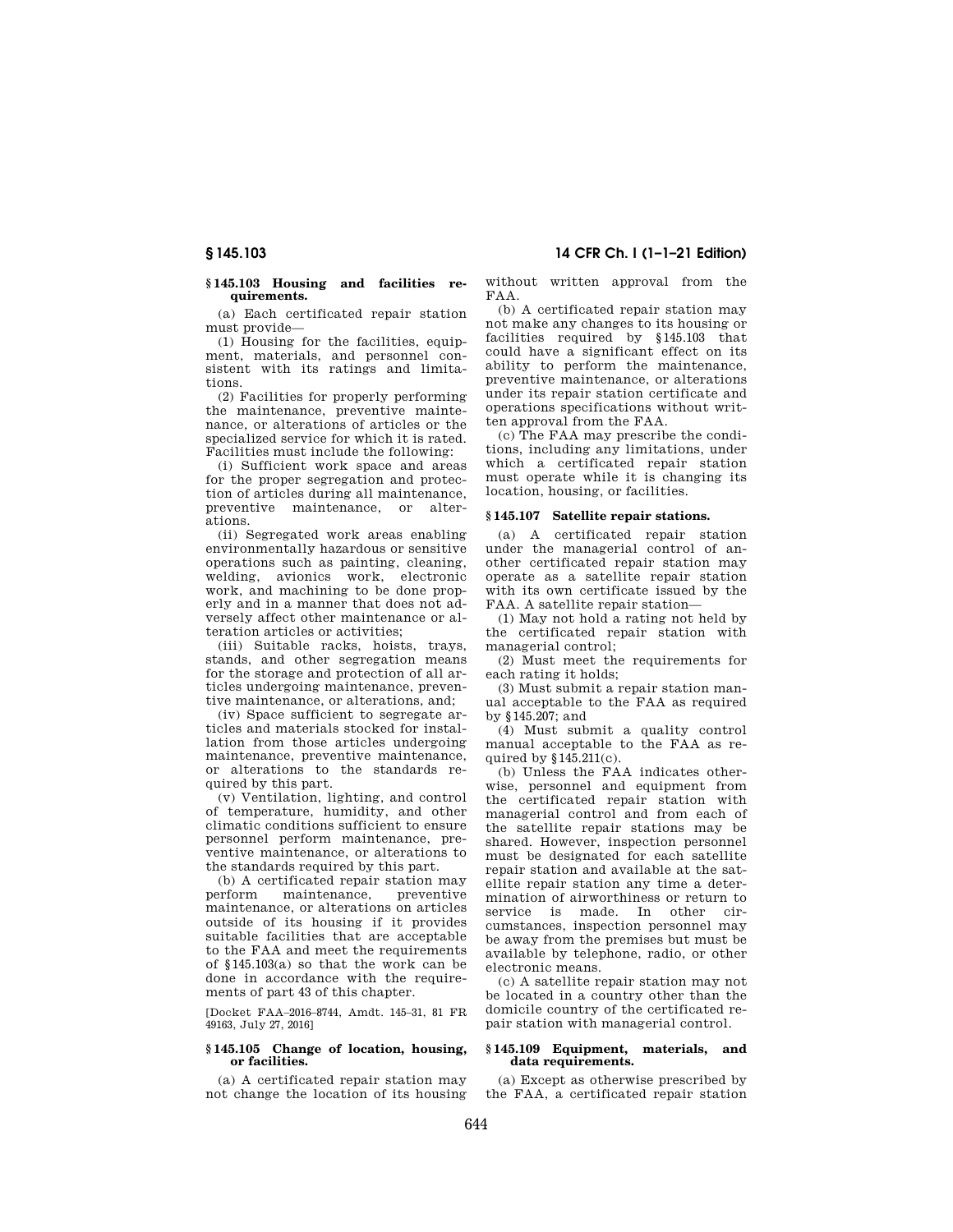must have the equipment, tools, and materials necessary to perform the maintenance, preventive maintenance, or alterations under its repair station certificate and operations specifications in accordance with part 43. The equipment, tools, and material must be located on the premises and under the repair station's control when the work is being done.

(b) A certificated repair station must ensure all test and inspection equipment and tools used to make airworthiness determinations on articles are calibrated to a standard acceptable to the FAA.

(c) The equipment, tools, and material must be those recommended by the manufacturer of the article or must be at least equivalent to those recommended by the manufacturer and acceptable to the FAA.

(d) A certificated repair station must maintain, in a format acceptable to the FAA, the documents and data required for the performance of maintenance, preventive maintenance, or alterations under its repair station certificate and operations specifications in accordance with part 43. The following documents and data must be current and accessible when the relevant work is being done:

(1) Airworthiness directives,

(2) Instructions for continued airworthiness,

(3) Maintenance manuals,

(4) Overhaul manuals,

(5) Standard practice manuals,

(6) Service bulletins, and

(7) Other applicable data acceptable to or approved by the FAA.

# **Subpart D—Personnel**

SOURCE: Docket No. FAA–1999–5836, 66 FR 41117, Aug. 6, 2001, unless otherwise noted.

# **§ 145.151 Personnel requirements.**

Each certificated repair station must—

(a) Designate a repair station employee as the accountable manager;

(b) Provide qualified personnel to plan, supervise, perform, and approve for return to service the maintenance, preventive maintenance, or alterations performed under the repair station certificate and operations specifications;

(c) Ensure it has a sufficient number of employees with the training or knowledge and experience in the performance of maintenance, preventive maintenance, or alterations authorized by the repair station certificate and operations specifications to ensure all work is performed in accordance with part 43; and

(d) Determine the abilities of its noncertificated employees performing maintenance functions based on training, knowledge, experience, or practical tests.

#### **§ 145.153 Supervisory personnel requirements.**

(a) A certificated repair station must ensure it has a sufficient number of supervisors to direct the work performed under the repair station certificate and operations specifications. The supervisors must oversee the work performed by any individuals who are unfamiliar with the methods, techniques, practices, aids, equipment, and tools used to perform the maintenance, preventive maintenance, or alterations.

(b) Each supervisor must—

(1) If employed by a repair station located inside the United States, be appropriately certificated as a mechanic or repairman under part 65 of this chapter for the work being supervised.

(2) If employed by a repair station located outside the United States—

(i) Have a minimum of 18 months of practical experience in the work being performed; or

(ii) Be trained in or thoroughly familiar with the methods, techniques, practices, aids, equipment, and tools used to perform the maintenance, preventive maintenance, or alterations.

(c) A certificated repair station must ensure its supervisors understand, read, and write English.

[Doc. No. FAA–1999–5836, 66 FR 41117, Aug. 6, 2001, as amended by Amdt. 145–30, 79 FR 46984, Aug. 12, 2014]

#### **§ 145.155 Inspection personnel requirements.**

(a) A certificated repair station must ensure that persons performing inspections under the repair station certificate and operations specifications are—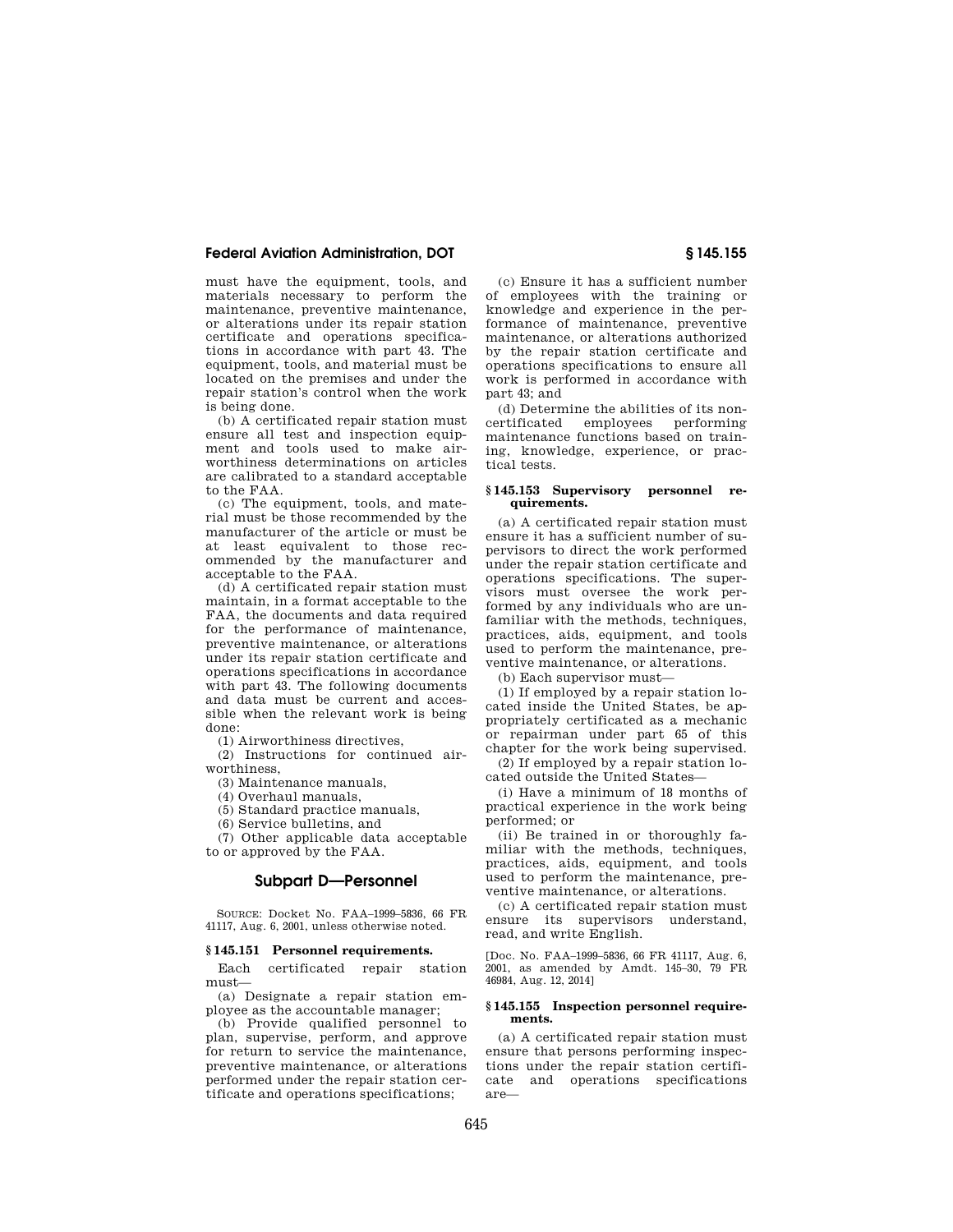(1) Thoroughly familiar with the applicable regulations in this chapter and with the inspection methods, techniques, practices, aids, equipment, and tools used to determine the airworthiness of the article on which maintenance, preventive maintenance, or alterations are being performed; and

(2) Proficient in using the various types of inspection equipment and visual inspection aids appropriate for the article being inspected.

(b) A certificated repair station must ensure its inspectors understand, read, and write English.

[Doc. No. FAA–1999–5836, 66 FR 41117, Aug. 6, 2001, as amended by Amdt. 145–30, 79 FR 46985, Aug. 12, 2014]

### **§ 145.157 Personnel authorized to approve an article for return to service.**

(a) A certificated repair station located inside the United States must ensure each person authorized to approve an article for return to service under the repair station certificate and operations specifications is appropriately certificated as a mechanic or repairman under part 65.

(b) A certificated repair station located outside the United States must ensure each person authorized to approve an article for return to service under the repair station certificate and operations specifications is—

(1) Trained in or has 18 months practical experience with the methods, techniques, practices, aids, equipment, and tools used to perform the maintenance, preventive maintenance, or alterations; and

(2) Thoroughly familiar with the applicable regulations in this chapter and proficient in the use of the various inspection methods, techniques, practices, aids, equipment, and tools appropriate for the work being performed and approved for return to service.

(c) A certificated repair station must ensure each person authorized to approve an article for return to service understands, reads, and writes English.

[Doc. No. FAA–1999–5836, 66 FR 41117, Aug. 6, 2001, as amended by Amdt. 145–30, 79 FR 46985, Aug. 12, 2014]

# **§ 145.157 14 CFR Ch. I (1–1–21 Edition)**

## **§ 145.159 Recommendation of a person for certification as a repairman.**

A certificated repair station that chooses to use repairmen to meet the applicable personnel requirements of this part must certify in a format acceptable to the FAA that each person recommended for certification as a repairman—

(a) Is employed by the repair station, and

(b) Meets the eligibility requirements of §65.101.

### **§ 145.160 Employment of former FAA employees.**

(a) Except as specified in paragraph (c) of this section, no holder of a repair station certificate may knowingly employ or make a contractual arrangement which permits an individual to act as an agent or representative of the certificate holder in any matter before the Federal Aviation Administration if the individual, in the preceding 2 years—

(1) Served as, or was directly responsible for the oversight of, a Flight Standards Service aviation safety inspector; and

(2) Had direct responsibility to inspect, or oversee the inspection of, the operations of the certificate holder.

(b) For the purpose of this section, an individual shall be considered to be acting as an agent or representative of a certificate holder in a matter before the agency if the individual makes any written or oral communication on behalf of the certificate holder to the agency (or any of its officers or employees) in connection with a particular matter, whether or not involving a specific party and without regard to whether the individual has participated in, or had responsibility for, the particular matter while serving as a Flight Standards Service aviation safety inspector.

(c) The provisions of this section do not prohibit a holder of a repair station certificate from knowingly employing or making a contractual arrangement which permits an individual to act as an agent or representative of the certificate holder in any matter before the Federal Aviation Administration if the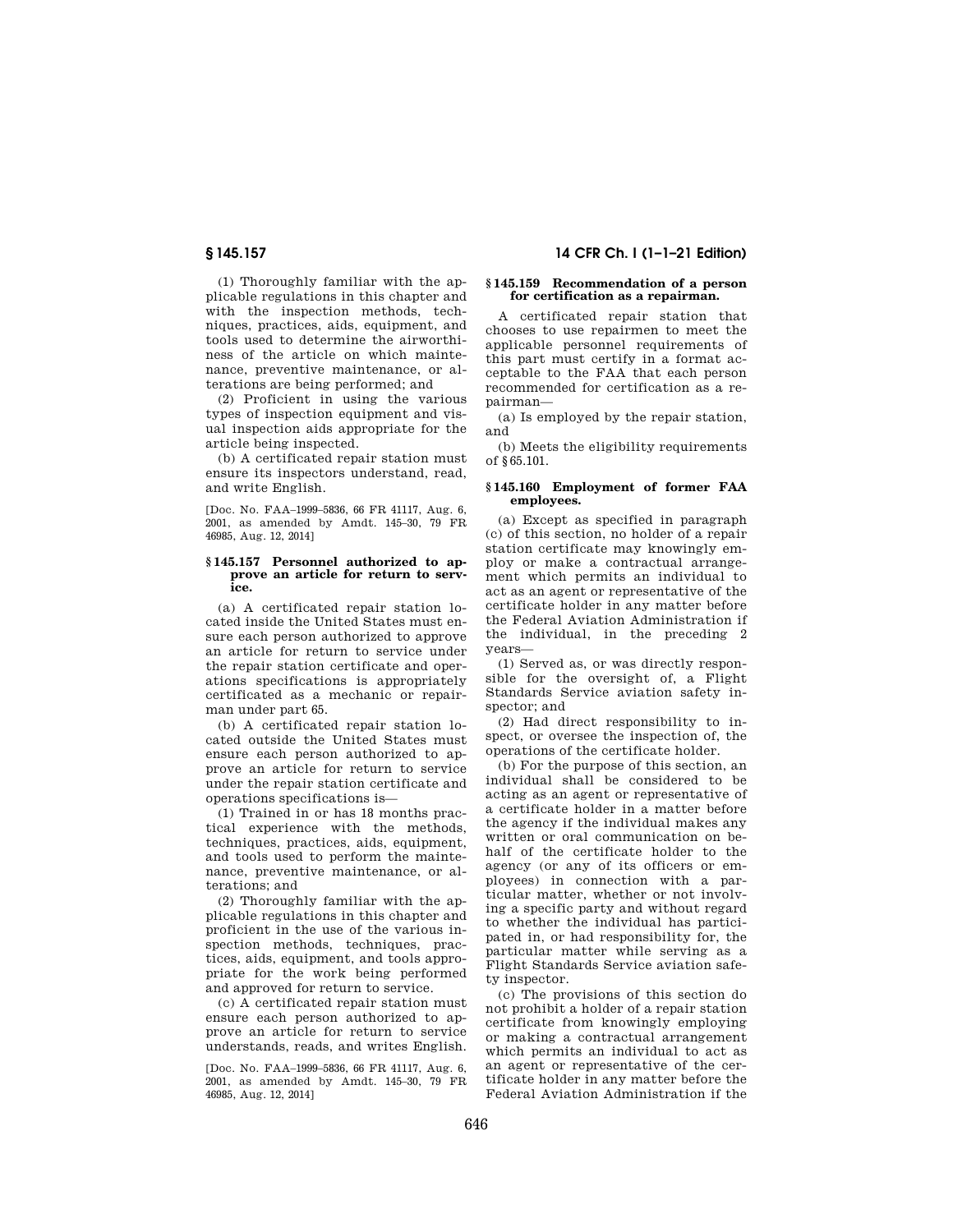individual was employed by the certificate holder before October 21, 2011.

[Doc. No. FAA–2008–1154, 76 FR 52237, Aug. 22, 2011]

#### **§ 145.161 Records of management, supervisory, and inspection personnel.**

(a) A certificated repair station must maintain and make available in a format acceptable to the FAA the following:

(1) A roster of management and supervisory personnel that includes the names of the repair station officials who are responsible for its management and the names of its supervisors who oversee maintenance functions.

(2) A roster with the names of all inspection personnel.

(3) A roster of personnel authorized to sign a maintenance release for approving a maintained or altered article for return to service.

(4) A summary of the employment of each individual whose name is on the personnel rosters required by paragraphs  $(a)(1)$  through  $(a)(3)$  of this section. The summary must contain enough information on each individual listed on the roster to show compliance with the experience requirements of this part and must include the following:

(i) Present title,

(ii) Total years of experience and the type of maintenance work performed,

(iii) Past relevant employment with names of employers and periods of employment,

(iv) Scope of present employment, and

(v) The type of mechanic or repairman certificate held and the ratings on that certificate, if applicable.

(b) Within 5 business days of the change, the rosters required by this section must reflect changes caused by termination, reassignment, change in duties or scope of assignment, or addition of personnel.

### **§ 145.163 Training requirements.**

(a) A certificated repair station must have and use an employee training program approved by the FAA that consists of initial and recurrent training. An applicant for a repair station certificate must submit a training program for approval by the FAA as required by §145.51(a)(7).

(b) The training program must ensure each employee assigned to perform maintenance, preventive maintenance, or alterations, and inspection functions is capable of performing the assigned task.

(c) A certificated repair station must document, in a format acceptable to the FAA, the individual employee training required under paragraph (a) of this section. These training records must be retained for a minimum of 2 years.

(d) A certificated repair station must submit revisions to its training program to its responsible Flight Standards office in accordance with the procedures required by §145.209(e).

[Doc. No. FAA–1999–5836, 66 FR 41117, Aug. 6, 2001, as amended at 70 FR 15581, Mar. 28, 2005; Amdt. 145–30, 79 FR 46985, Aug. 12, 2014; Docket FAA–2018–0119, Amdt. 145–32, 83 FR 9176, Mar. 5, 2018]

## **§ 145.165 Hazardous materials training.**

(a) Each repair station that meets the definition of a hazmat employer under 49 CFR 171.8 must have a hazardous materials training program that meets the training requirements of 49 CFR part 172 subpart H.

(b) A repair station employee may not perform or directly supervise a job function listed in §121.1001 or §135.501 for, or on behalf of the part 121 or 135 operator including loading of items for transport on an aircraft operated by a part 121 or part 135 certificate holder unless that person has received training in accordance with the part 121 or part 135 operator's FAA approved hazardous materials training program.

[Doc. No. FAA–2003–15085, 70 FR 58831, Oct. 7, 2005]

# **Subpart E—Operating Rules**

SOURCE: Docket No. FAA–1999–5836, 66 FR 41117, Aug. 6, 2001, unless otherwise noted.

### **§ 145.201 Privileges and limitations of certificate.**

(a) A certificated repair station may—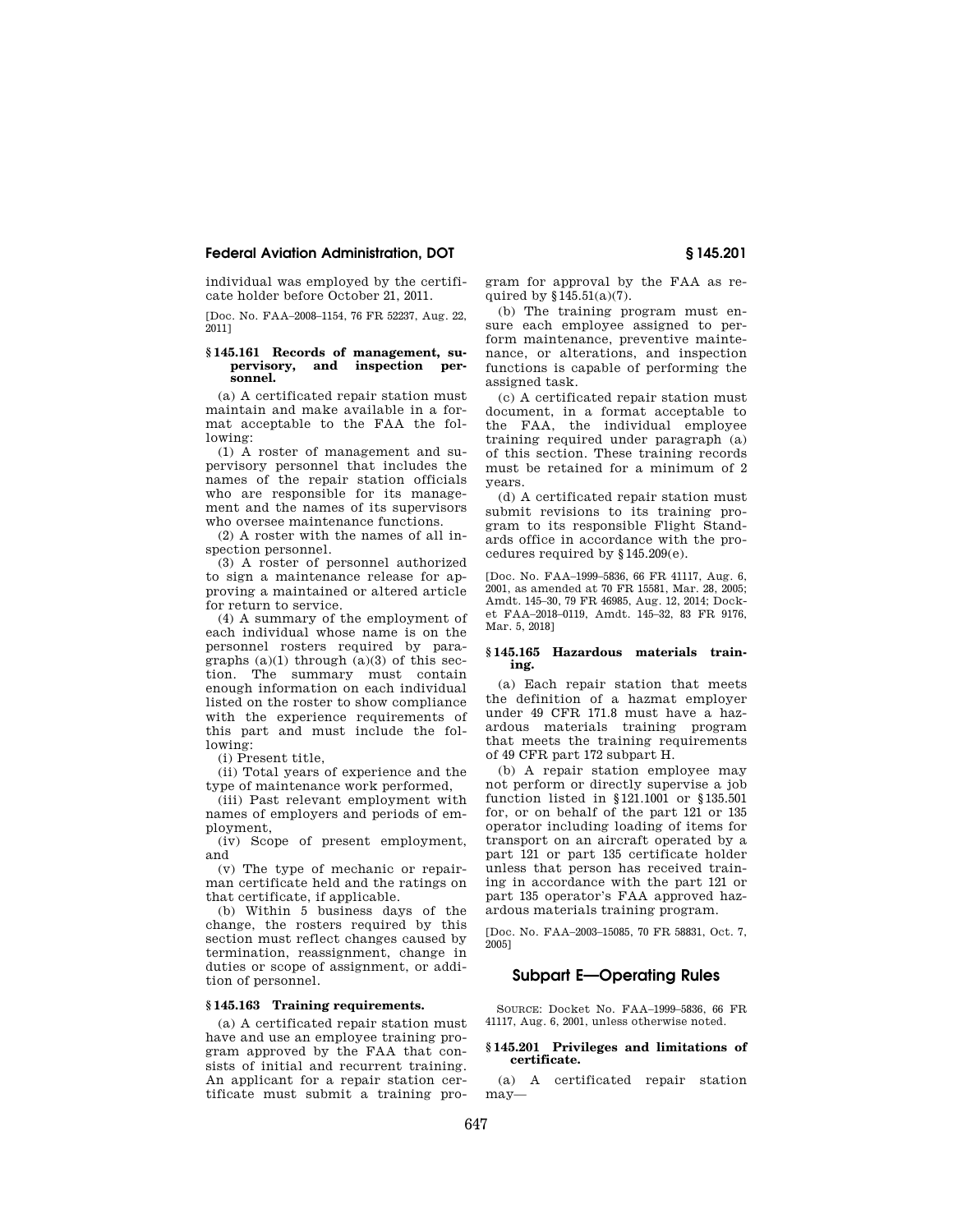**§ 145.203 14 CFR Ch. I (1–1–21 Edition)** 

(1) Perform maintenance, preventive maintenance, or alterations in accordance with part 43 on any article for which it is rated and within the limitations in its operations specifications.

(2) Arrange for another person to perform the maintenance, preventive maintenance, or alterations of any article for which the certificated repair station is rated. If that person is not certificated under part 145, the certificated repair station must ensure that the noncertificated person follows a quality control system equivalent to the system followed by the certificated repair station.

(3) Approve for return to service any article for which it is rated after it has performed maintenance, preventive maintenance, or an alteration in accordance with part 43.

(b) A certificated repair station may not maintain or alter any article for which it is not rated, and may not maintain or alter any article for which it is rated if it requires special technical data, equipment, or facilities that are not available to it.

(c) A certificated repair station may not approve for return to service'

(1) Any article unless the maintenance, preventive maintenance, or alteration was performed in accordance with the applicable approved technical data or data acceptable to the FAA.

(2) Any article after a major repair or major alteration unless the major repair or major alteration was performed in accordance with applicable approved technical data; and

(3) Any experimental aircraft after a major repair or major alteration performed under §43.1(b) unless the major repair or major alteration was performed in accordance with methods and applicable technical data acceptable to the FAA.

### **§ 145.203 Work performed at another location.**

A certificated repair station may temporarily transport material, equipment, and personnel needed to perform maintenance, preventive maintenance, alterations, or certain specialized services on an article for which it is rated to a place other than the repair station's fixed location if the following requirements are met:

(a) The work is necessary due to a special circumstance, as determined by the FAA; or

(b) It is necessary to perform such work on a recurring basis, and the repair station's manual includes the procedures for accomplishing maintenance, preventive maintenance, alterations, or specialized services at a place other than the repair station's fixed location.

# **§ 145.205 Maintenance, preventive maintenance, and alterations performed for certificate holders under parts 121, 125, and 135, and for foreign air carriers or foreign persons operating a U.S.-registered aircraft in common carriage under part 129.**

(a) A certificated repair station that performs maintenance, preventive maintenance, or alterations for an air carrier or commercial operator that has a continuous airworthiness maintenance program under part 121 or part 135 must follow the air carrier's or commercial operator's program and applicable sections of its maintenance manual.

(b) A certificated repair station that performs inspections for a certificate holder conducting operations under part 125 must follow the operator's FAA-approved inspection program.

(c) A certificated repair station that maintenance, maintenance, or alterations for a foreign air carrier or foreign person operating a U.S.-registered aircraft under part 129 must follow the operator's FAA-approved maintenance program.

(d) The FAA may grant approval for a certificated repair station to perform line maintenance for an air carrier certificated under part 121 or part 135 of this chapter, or a foreign air carrier or foreign person operating a U.S.-registered aircraft in common carriage under part 129 of this chapter on any aircraft of that air carrier or person, provided-

(1) The certificated repair station performs such line maintenance in accordance with the operator's manual, if applicable, and approved maintenance program;

(2) The certificated repair station has the necessary equipment, trained personnel, and technical data to perform such line maintenance; and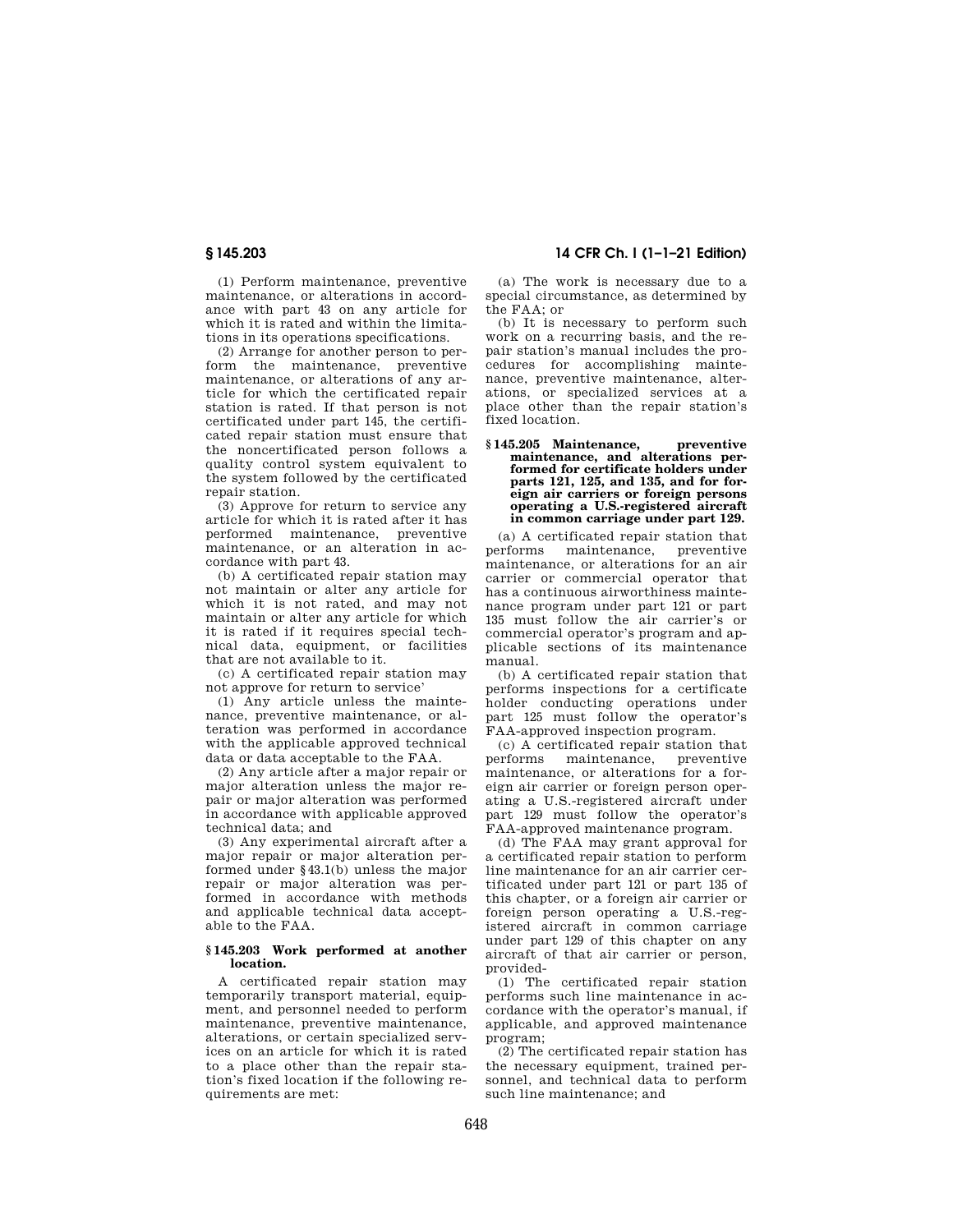(3) The certificated repair station's operations specifications include an authorization to perform line maintenance.

[Docket No. FAA–1999–5836, 66 FR 41117, Aug. 6, 2001, as amended by Docket FAA–2016–8744, Amdt. 145–31, 81 FR 49163, July 27, 2016]

## **§ 145.206 Notification of hazardous materials authorizations.**

(a) Each repair station must acknowledge receipt of the part 121 or part 135 operator notification required under §§121.1005(e) and 135.505(e) of this chapter prior to performing work for, or on behalf of that certificate holder.

(b) Prior to performing work for or on behalf of a part 121 or part 135 operator, each repair station must notify its employees, contractors, or subcontractors that handle or replace aircraft components or other items regulated by 49 CFR parts 171 through 180 of each certificate holder's operations specifications authorization permitting, or prohibition against, carrying hazardous materials. This notification must be provided subsequent to the notification by the part 121 or part 135 operator of such operations specifications authorization/designation.

[Doc. No. FAA–2003–15085, 70 FR 58831, Oct. 7, 2005, as amended by Amdt. 145–25, 70 FR 75397, Dec. 20, 2005]

### **§ 145.207 Repair station manual.**

(a) A certificated repair station must prepare and follow a repair station manual acceptable to the FAA.

(b) A certificated repair station must maintain a current repair station manual.

(c) A certificated repair station's current repair station manual must be accessible for use by repair station personnel required by subpart D of this part.

(d) A certificated repair station must provide to its responsible Flight Standards office the current repair station manual in a format acceptable to the FAA.

(e) A certificated repair station must notify its responsible Flight Standards office of each revision of its repair station manual in accordance with the procedures required by §145.209(j).

[Docket No. FAA–1999–5836, 66 FR 41117, Aug. 6, 2001, as amended by Docket FAA–2018–0119, Amdt. 145–32, 83 FR 9176, Mar. 5, 2018]

## **§ 145.209 Repair station manual contents.**

A certificated repair station's manual must include the following:

(a) An organizational chart identifying—

(1) Each management position with authority to act on behalf of the repair station,

(2) The area of responsibility assigned to each management position, and

(3) The duties, responsibilities, and authority of each management position;

(b) Procedures for maintaining and revising the rosters required by §145.161;

(c) A description of the certificated repair station's operations, including the housing, facilities, equipment, and materials as required by subpart C of this part;

(d) Procedures for—

(1) Revising the capability list provided for in §145.215 and notifying the responsible Flight Standards office of revisions to the list, including how often the responsible Flight Standards office will be notified of revisions; and

(2) The self-evaluation required under §145.215(c) for revising the capability list, including methods and frequency of such evaluations, and procedures for reporting the results to the appropriate manager for review and action;

(e) Procedures for revising the training program required by §145.163 and submitting revisions to the responsible Flight Standards office for approval;

(f) Procedures to govern work performed at another location in accordance with §145.203;

(g) Procedures for maintenance, preventive maintenance, or alterations performed under §145.205;

(h) Procedures for—

(1) Maintaining and revising the contract maintenance information required by  $$145.217(a)(2)(i)$ , including submitting revisions to the responsible Flight Standards office for approval; and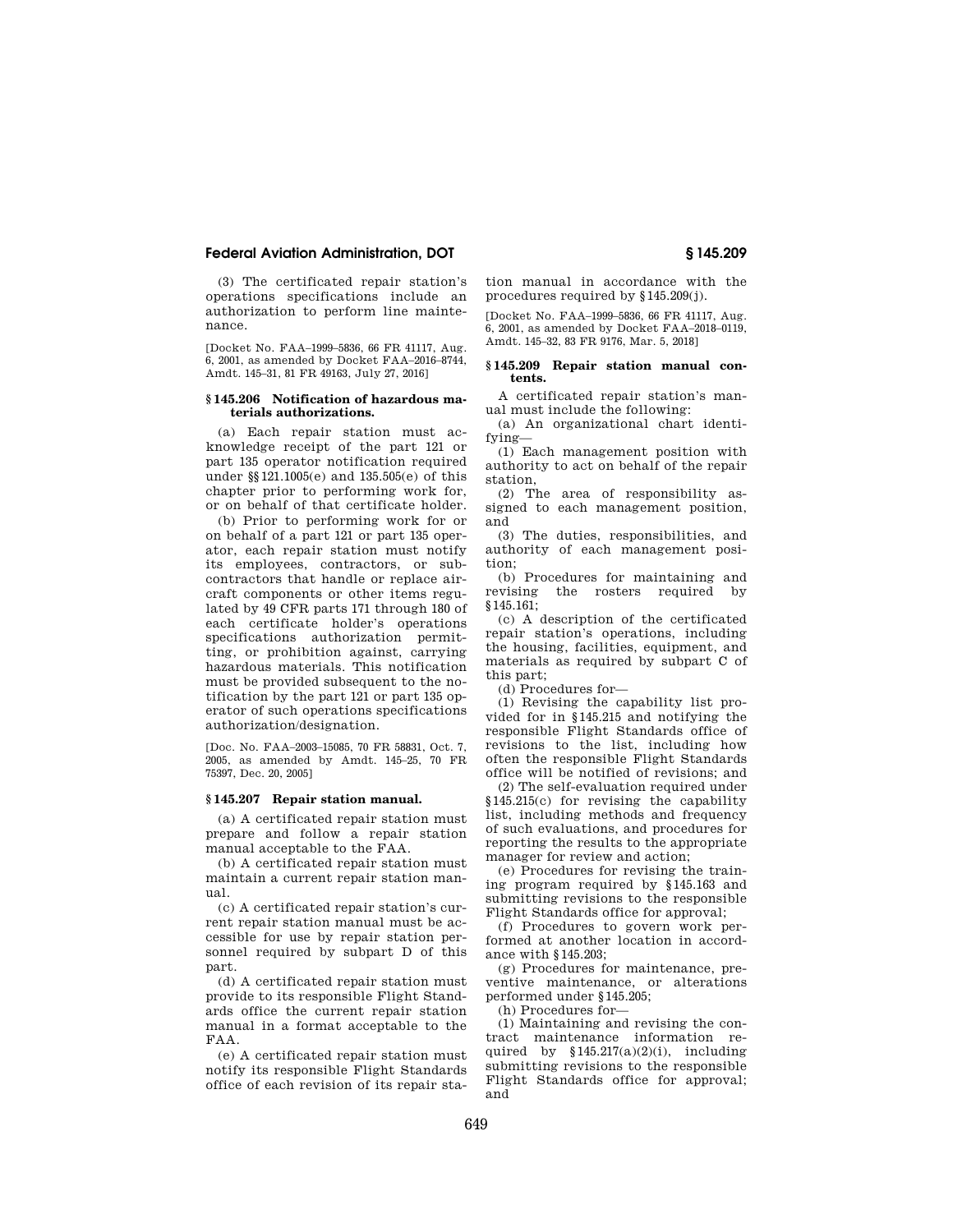# **§ 145.211 14 CFR Ch. I (1–1–21 Edition)**

(2) Maintaining and revising the contract maintenance information required by  $$145.217(a)(2)(ii)$  and notifying the responsible Flight Standards office of revisions to this information, including how often the responsible Flight Standards office will be notified of revisions;

(i) A description of the required records and the recordkeeping system used to obtain, store, and retrieve the required records:

(j) Procedures for revising the repair station's manual and notifying its responsible Flight Standards office of revisions to the manual, including how often the responsible Flight Standards office will be notified of revisions; and

(k) A description of the system used to identify and control sections of the repair station manual.

[Docket No. FAA–1999–5836, 66 FR 41117, Aug. 6, 2001, as amended by Docket FAA–2018–0119, Amdt. 145–32, 83 FR 9176, Mar. 5, 2018]

### **§ 145.211 Quality control system.**

(a) A certificated repair station must establish and maintain a quality control system acceptable to the FAA that ensures the airworthiness of the articles on which the repair station or any of its contractors performs maintenance, preventive maintenance, or alterations.

(b) Repair station personnel must follow the quality control system when performing maintenance, preventive maintenance, or alterations under the repair station certificate and operations specifications.

(c) A certificated repair station must prepare and keep current a quality control manual in a format acceptable to the FAA that includes the following:

(1) A description of the system and procedures used for—

(i) Inspecting incoming raw materials to ensure acceptable quality;

(ii) Performing preliminary inspection of all articles that are maintained;

(iii) Inspecting all articles that have been involved in an accident for hidden damage before maintenance, preventive maintenance, or alteration is performed;

(iv) Establishing and maintaining proficiency of inspection personnel;

(v) Establishing and maintaining current technical data for maintaining articles;

(vi) Qualifying and surveilling noncertificated persons who perform maintenance, prevention maintenance, or alterations for the repair station;

(vii) Performing final inspection and return to service of maintained articles;

(viii) Calibrating measuring and test equipment used in maintaining articles, including the intervals at which the equipment will be calibrated; and

(ix) Taking corrective action on deficiencies;

(2) References, where applicable, to the manufacturer's inspection standards for a particular article, including reference to any data specified by that manufacturer;

(3) A sample of the inspection and maintenance forms and instructions for completing such forms or a reference to a separate forms manual; and

(4) Procedures for revising the quality control manual required under this section and notifying the responsible Flight Standards office of the revisions, including how often the responsible Flight Standards office will be notified of revisions.

(d) A certificated repair station must notify its responsible Flight Standards office of revisions to its quality control manual.

[Docket No. FAA–1999–5836, 66 FR 41117, Aug. 6, 2001, as amended by Docket FAA–2018–0119, Amdt. 145–32, 83 FR 9176, Mar. 5, 2018]

### **§ 145.213 Inspection of maintenance, preventive maintenance, or alterations.**

(a) A certificated repair station must inspect each article upon which it has performed maintenance, preventive maintenance, or alterations as described in paragraphs (b) and (c) of this section before approving that article for return to service.

(b) A certificated repair station must certify on an article's maintenance release that the article is airworthy with respect to the maintenance, preventive maintenance, or alterations performed after—

(1) The repair station performs work on the article; and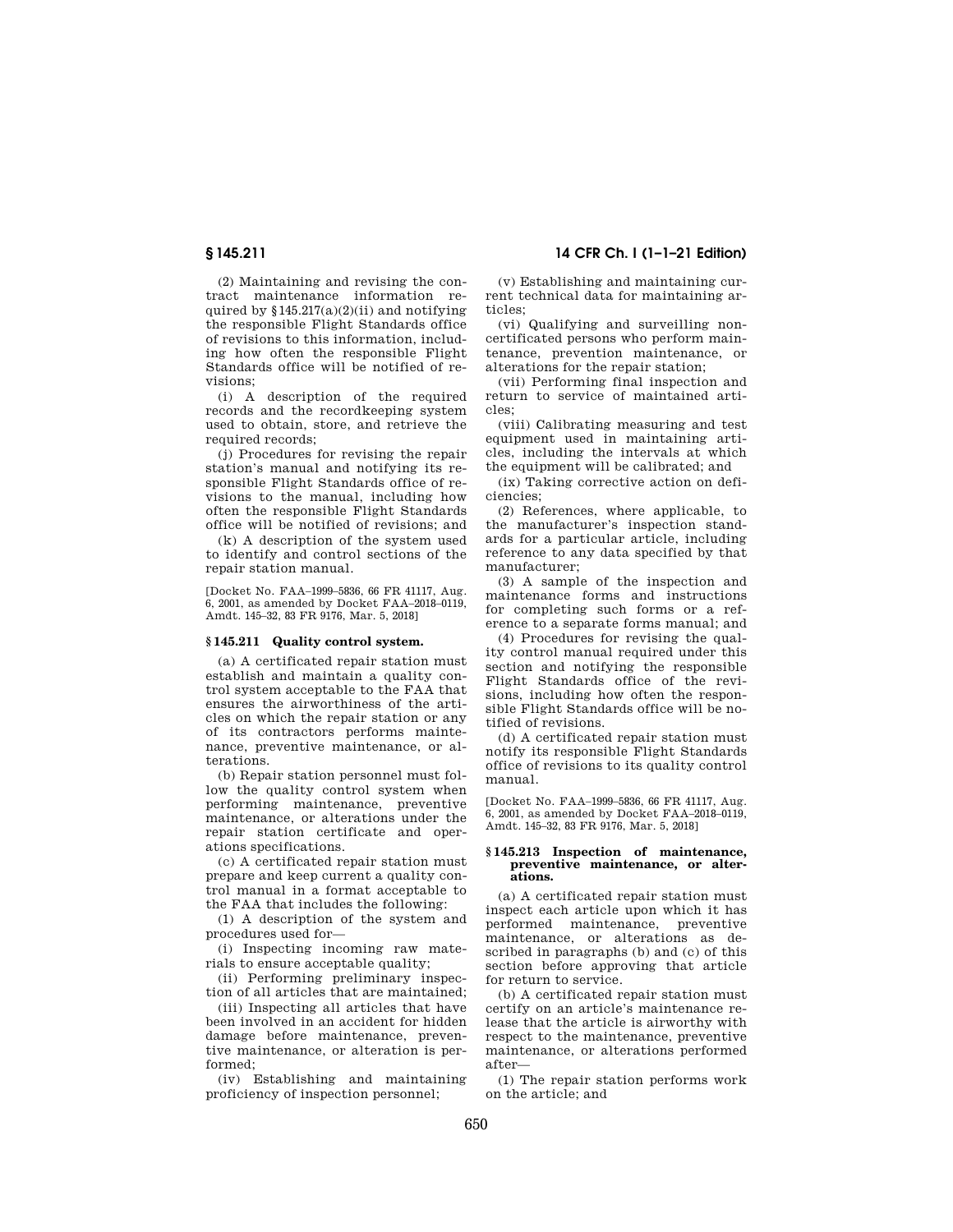(2) An inspector inspects the article on which the repair station has performed work and determines it to be airworthy with respect to the work performed.

(c) For the purposes of paragraphs (a) and (b) of this section, an inspector meet the requirements of §145.155.

(d) Except for individuals employed by a repair station located outside the United States, only an employee appropriately certificated as a mechanic or repairman under part 65 is authorized to sign off on final inspections and maintenance releases for the repair station.

[Doc. No. FAA–1999–5836, 66 FR 41117, Aug. 6, 2001, as amended by Amdt. 145–30, 79 FR 46985, Aug. 12, 2014]

# **§ 145.215 Capability list.**

(a) A certificated repair station with a limited rating may perform maintenance, preventive maintenance, or alterations on an article if the article is listed on a current capability list acceptable to the FAA or on the repair station's operations specifications.

(b) The capability list must identify each article by make and model or other nomenclature designated by the article's manufacturer and be available in a format acceptable to the FAA.

(c) An article may be listed on the capability list only if the article is within the scope of the ratings of the repair station's certificate, and only after the repair station has performed a self-evaluation in accordance with the procedures under §145.209(d)(2). The repair station must perform this selfevaluation to determine that the repair station has all of the housing, facilities, equipment, material, technical data, processes, and trained personnel in place to perform the work on the article as required by part 145. The repair station must retain on file documentation of the evaluation.

(d) Upon listing an additional article on its capability list, the repair station must provide its responsible Flight Standards office with a copy of the revised list in accordance with the procedures required in  $$145.209(d)(1)$ .

[Docket No. FAA–1999–5836, 66 FR 41117, Aug. 6, 2001, as amended by Docket FAA–2018–0119, Amdt. 145–32, 83 FR 9176, Mar. 5, 2018]

# **§ 145.217 Contract maintenance.**

(a) A certificated repair station may contract a maintenance function pertaining to an article to an outside source provided—

(1) The FAA approves the maintenance function to be contracted to the outside source; and

(2) The repair station maintains and makes available to its responsible Flight Standards office, in a format acceptable to the FAA, the following information:

(i) The maintenance functions contracted to each outside facility; and

(ii) The name of each outside facility to whom the repair station contracts maintenance functions and the type of certificate and ratings, if any, held by each facility.

(b) A certificated repair station may contract a maintenance function pertaining to an article to a noncertificated person provided—

(1) The noncertificated person follows a quality control system equivalent to the system followed by the certificated repair station;

(2) The certificated repair station remains directly in charge of the work performed by the noncertificated person; and

(3) The certificated repair station verifies, by test and/or inspection, that the work has been performed satisfactorily by the noncertificated person and that the article is airworthy before approving it for return to service.

(c) A certificated repair station may not provide only approval for return to service of a complete type-certificated product following contract maintenance, preventive maintenance, or alterations.

[Docket No. FAA–1999–5836, 66 FR 41117, Aug. 6, 2001, as amended by Docket FAA–2018–0119, Amdt. 145–32, 83 FR 9176, Mar. 5, 2018]

#### **§ 145.219 Recordkeeping.**

(a) A certificated repair station must retain records in English that demonstrate compliance with the requirements of part 43. The records must be retained in a format acceptable to the FAA.

(b) A certificated repair station must provide a copy of the maintenance release to the owner or operator of the